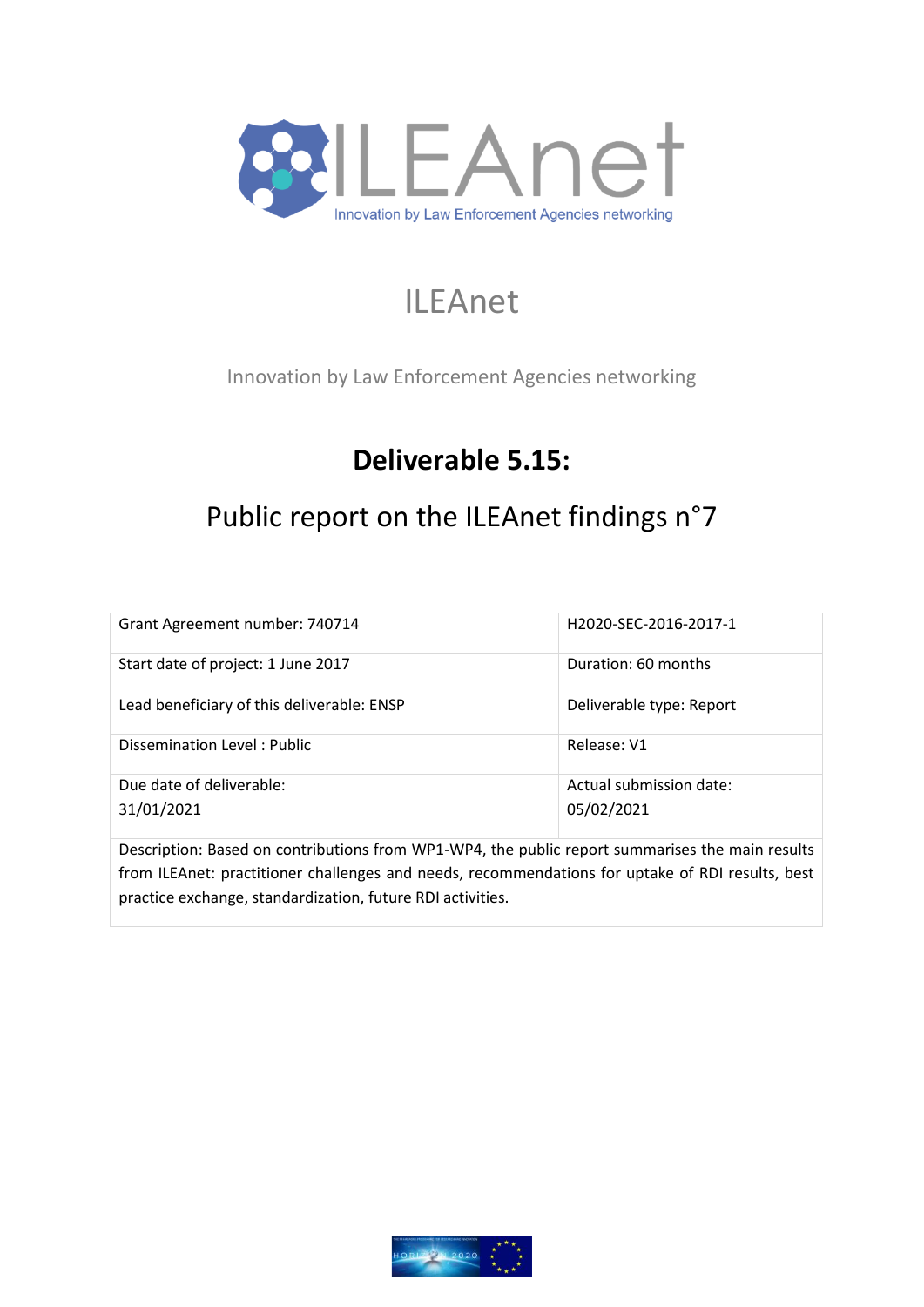

# **INNOVATION BY LAW** ENFORCEMENT AGENCIES NETWORKING



#### Description

Based on contributions from WP1-WP4, public report summarising the main results from ILEAnet: practitioner challenges and needs, recommendations for uptake of RDI results, best practice exchange, standardization, future RDI activities.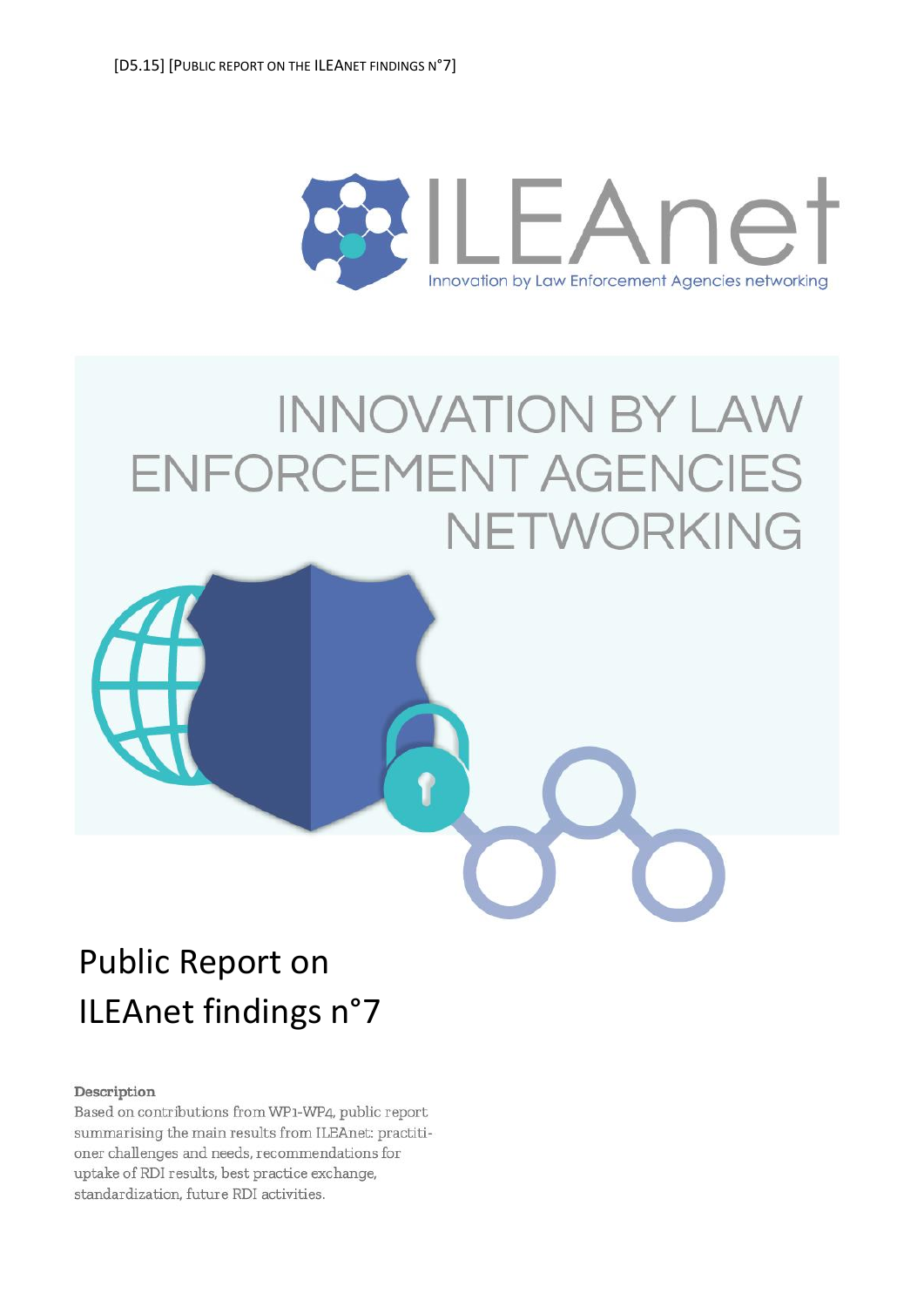# <span id="page-2-0"></span>Executive Summary

This public report aims to give an insight to the work performed within ILEAnet from month 37 to 42.

The ILEAnet Community continued to **live**. The renewal of focal points shows the relevance of the project for law enforcement activity. The community now counts 248 members. A major work was undertaken to **reinforce** and **boost** the ILEAnet practitioners and researcher community. The members are connected through the ILEAnet online platform, but their participation goes beyond their digital activities.

The **dissemination** and **communication** work is going on. It strengthens the dynamism of the current community and **opens** it **up** to the European community interested in security research.

The COVID-19 crisis that impacted the world from the beginning to the end of 2020 affected ILEAnet activities, that were necessarily adapted to the teleworking approach. ILEAnet's goal to build an **online community** of practitioners and researchers had more incidence given the global sanitary situation.

One of the great accomplishments was the completion the **third ILEAnet Public Workshop (PW3).** The virtual event, led in collaboration with Frontex, focused on *Innovative technologies for border management* and attracted more than 120 participants (mostly law enforcement practitioners and researchers). The second ILEAnet Public Workshop, in 2019, launched the first experiment of the ILEAnet Project Uptake Process (IPUP), a process designed to support the uptake of existing innovative solutions. The third ILEAnet Public Workshop was the occasion to refine, complement and test the IPUP at a larger scale. Work packages 2, 3 and 4 had an active role in the

preparation and organisation of the event, and were supported by work packages 5 and 6. An assessment of the lessons learned and its analysis is ongoing.

A continuous work is being done to **better involve practitioners in security researc**h and it is ILEAnet's core mission to **connect** researchers and law enforcement practitioners through **joint events** (e.g. workshops) but also research-focused activities, such as in-depth studies. During the reporting period, **two open calls** were launched at the European and French scales to allow researchers to pool their expertise in finding solutions coping with LEAs' needs. A **brainstorming event** was also designed to make practitioners and researchers debate the best ways to involve practitioners in security research. The event turned out to be successful and ILEAnet is working on the next stages to deepen the discussion. In addition, the **scientific coordination team developed a set of offers** to be proposed to researchers, in order to boost the connections among them and with practitioners.

Finally, in the framework of the elaboration of recommendations mentioned above, ILEAnet is developing a strategy to **identify the areas of most common interest for future standardisation.** 

A detailed description of the activities performed in each of the three technical WPs is provided in this report, and structured as follows:

- Report of the general activities  $\mathbf{m}$
- ⋒ Strategy for the next six months

Furthermore, an additional section presents the **crosscutting activities**, not necessarily visible in the three technical work packages, but nonetheless **crucial for the success of the project**.

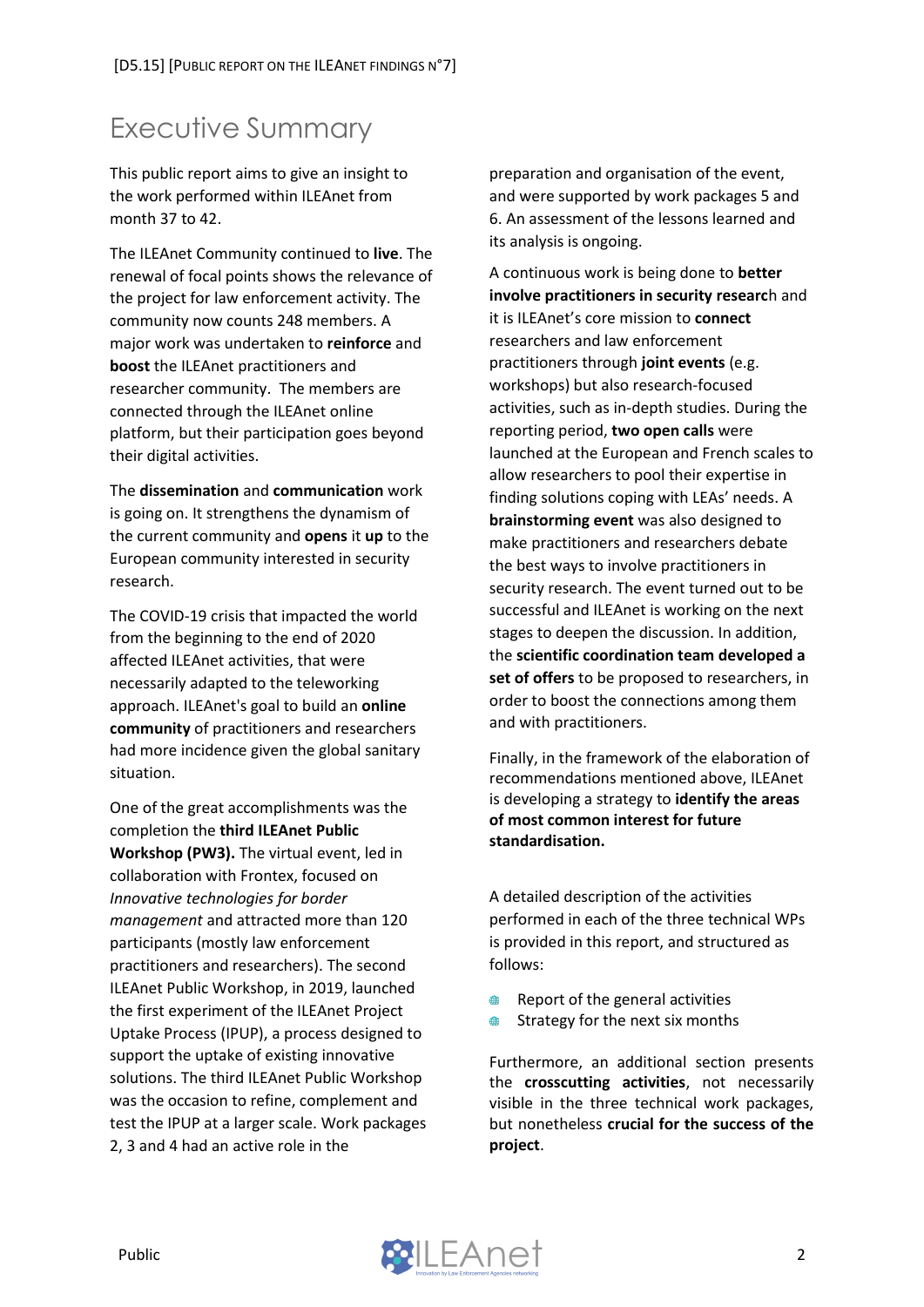# Table of content

| WP1: ILEAnet networking, including INC role and contribution to topic strands |
|-------------------------------------------------------------------------------|
|                                                                               |
|                                                                               |
|                                                                               |
|                                                                               |
|                                                                               |
|                                                                               |
|                                                                               |
|                                                                               |
|                                                                               |
|                                                                               |
|                                                                               |
|                                                                               |
|                                                                               |
|                                                                               |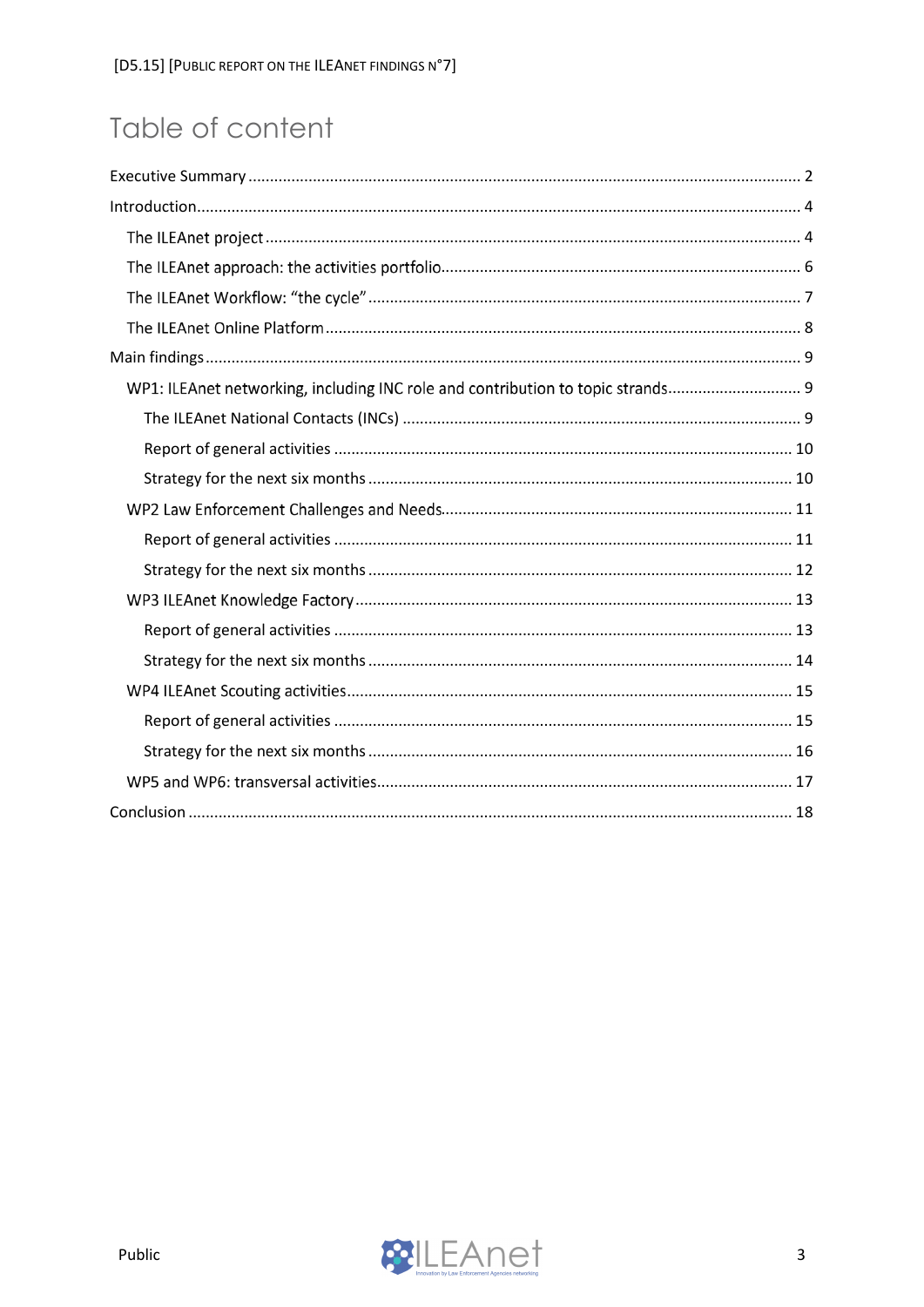# <span id="page-4-0"></span>Introduction

## <span id="page-4-1"></span>The ILEAnet project

ILEAnet is a European project funded by the European Union's Horizon 2020 research and innovation programme and launched on the 1st of June 2017 for a 5-year duration. The overall objective of ILEAnet is to build and develop a sustainable organizational Law Enforcement Agency (LEA) practitioners' network focused on Research, Development and Innovation (RDI). ILEAnet addresses LEA challenges, together with a community of individuals, including practitioners and experts from academia and industry, interesting in exchanging and collaborating in this area.

Detailed information about the project is available online [\(www.ileanet.eu\)](http://www.ileanet.eu/).

The ILEAnet Network and Community have been created adopting a two-way perspective: top-down and bottom-up.

Top-down:  $\blacksquare$ 

ILEAnet functions as a network of organisations. It is aligned with existing institutional structures respecting the corresponding institutional mandates and operational set-ups.

Bottom-up:

In addition, ILEAnet functions as a community of people who are interested in innovationcentred collaboration. Thereby, innovation is facilitated, and key LEA challenges are addressed.

The effective iterative interaction between these two approaches helps to identify needs and opportunities and prioritise suggestions with respect to future LEA-relevant RDI in the EU and national programmes, policies and standardization efforts.



Figure 1: ILEAnet involved countries

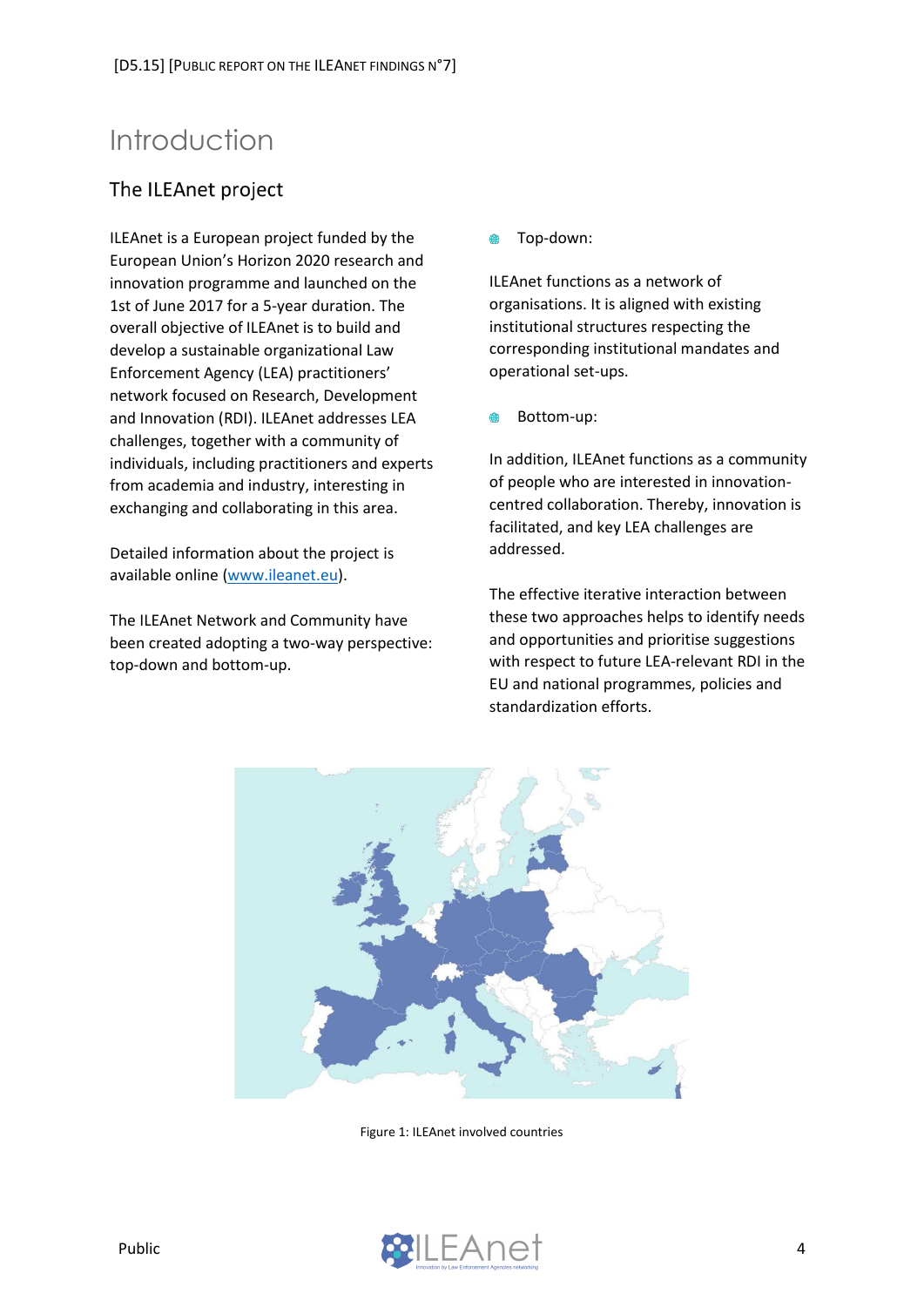21 partners from 17 countries are involved in the project. Most of them are practitioners, together with research centers and institutes (see Figure 2 below).

| <b>Organisation</b>                                                                                                                                                                               | <b>Country</b>        |
|---------------------------------------------------------------------------------------------------------------------------------------------------------------------------------------------------|-----------------------|
| Federal Ministry of the Interior                                                                                                                                                                  | Austria               |
| Ministry of Interior - Bulgaria                                                                                                                                                                   | <b>Bulgaria</b>       |
| <b>Cyprus Police</b>                                                                                                                                                                              | <b>Cyprus</b>         |
| Police of the Czech Republic                                                                                                                                                                      | <b>Czech Republic</b> |
| <b>Estonian Police and Border Guard Board</b>                                                                                                                                                     | <b>Estonia</b>        |
| ARTTIC                                                                                                                                                                                            | <b>France</b>         |
| French Ministry of Interior                                                                                                                                                                       | <b>France</b>         |
| Ecole Nationale Supérieure de la Police                                                                                                                                                           | <b>France</b>         |
| Bavarian University of Applied Sciences for Public Service, Department of<br>Policing (in replacement of the Deutsche Hochschule der Polizei): to be<br>validated in the amendment in preparation | Germany               |
| Hungarian National police                                                                                                                                                                         | <b>Hungary</b>        |
| University College Dublin, Centre for Cybersecurity & Cybercrime<br>Investigation                                                                                                                 | <b>Ireland</b>        |
| Ministry of Public Security                                                                                                                                                                       | <b>Israel</b>         |
| Italian Public Safety Department, Ministry of Interior                                                                                                                                            | <b>Italy</b>          |
| <b>State Police of Latvia</b>                                                                                                                                                                     | Latvia                |
| European Forensic Initiatives Centre                                                                                                                                                              | Poland                |
| Police Academy in Szczytno                                                                                                                                                                        | <b>Poland</b>         |
| Romanian Ministry of Internal Affairs                                                                                                                                                             | Romania               |
| Slovakian Criminal Police, Ministry of Interior                                                                                                                                                   | <b>Slovakia</b>       |
| <b>ISEMI INSTITUTE</b>                                                                                                                                                                            | <b>Slovakia</b>       |
| Unitad Central Intelligencia Criminal                                                                                                                                                             | <b>Spain</b>          |
| Police Service of Northern Ireland                                                                                                                                                                | <b>United Kingdom</b> |

Figure 3: ILEAnet Consortium

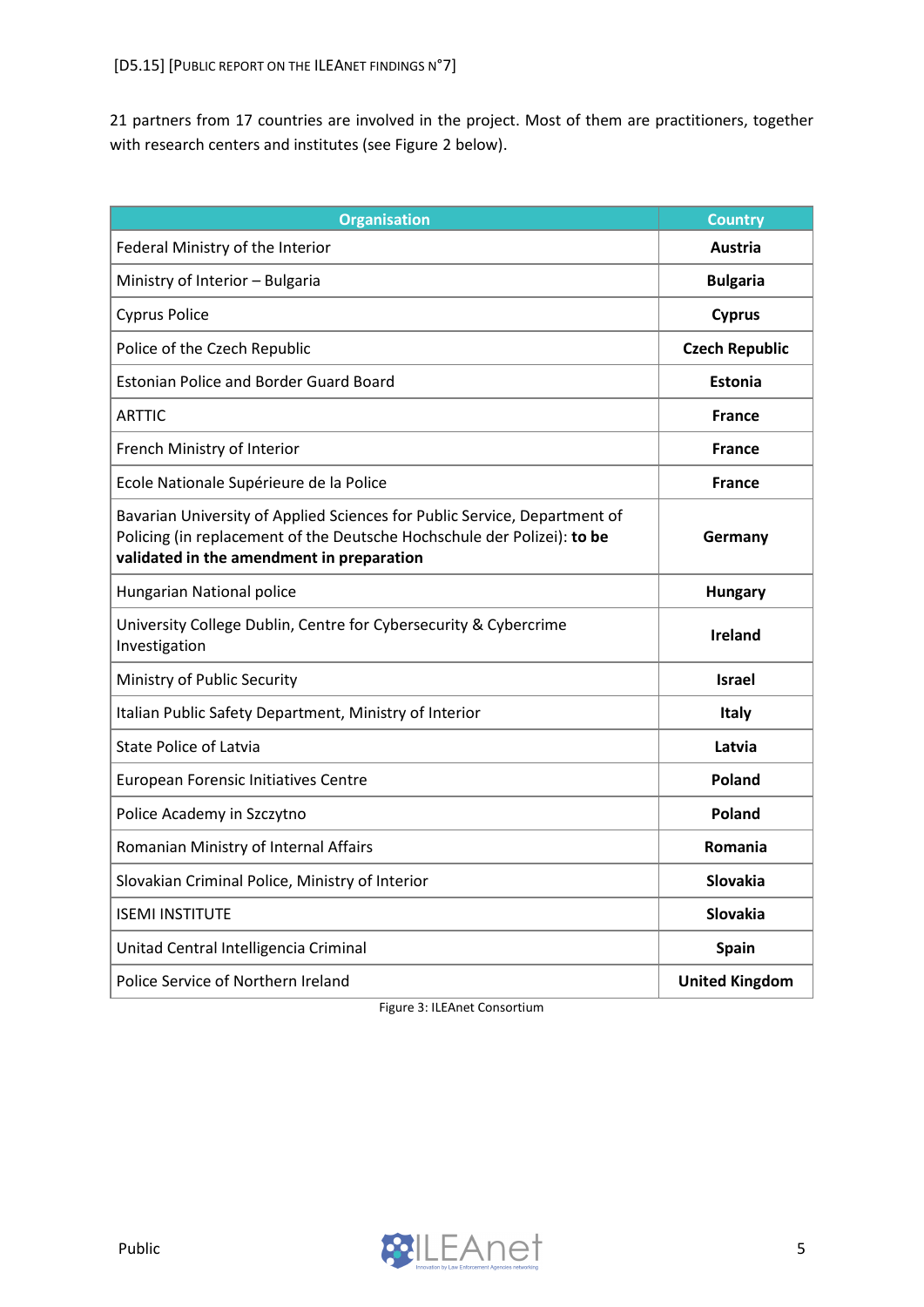### <span id="page-6-0"></span>The ILEAnet approach: the activities portfolio

ILEAnet's growing ambition is to provide a conducive environment for security research and innovation up to the deployment of practical solutions by LEAs.

ILEAnet is concerned with **enhancing its practitioner network** and **facilitating their involvement into research activities**: from identifying challenges and needs translated into research topics, to the uptake of research projects' solutions into practice.

For the last few months, ILEAnet has **experimented the ILEAnet Project Uptake Process (IPUP)** and will develop an incubating process (**IPIP – ILEAnet Project Intake Process**). While the IPUP aims at facilitating and accelerating the implementation of security research projects' outputs by Law Enforcement Agencies, the IPIP aims at federating LEAs on common needs or requirements in order to identify research needs (e.g. research projects and/or research programs) and help practitioners transform their needs into action.

Those two processes are supported by a **panel of tools** such as a **questionnaire to assess a** 

**developed solution**, which keeps in mind that the solution may be implemented in a LEA environment. The ILEAnet community benefits from a **digital library**, which clusters securityrelated knowledge and help identifying potential solutions that meet LEAs needs. The IPIP process is supported by **open calls** that were launched at the European scale to make the scientific community conduct in-depth studies on some specific LEA needs. Lastly, **events** (webinars, workshops, brainstorming sessions, etc.) are fully integrated and supporting the IPUP and IPIP processes.

Simultaneously, ILEAnet **builds on a community of practitioners and researchers** interested in security research. The animation of such a community is a daily-basis task and requires human resources. The implicit objective is to bridge the gap between practitioners and research. To concretely work on this, ILEAnet started to collect **recommendations to better involve the practitioners in security research.** 

Finally, it will be a priority for ILEAnet to study the topic of "**standardisation**" and propose related activities.

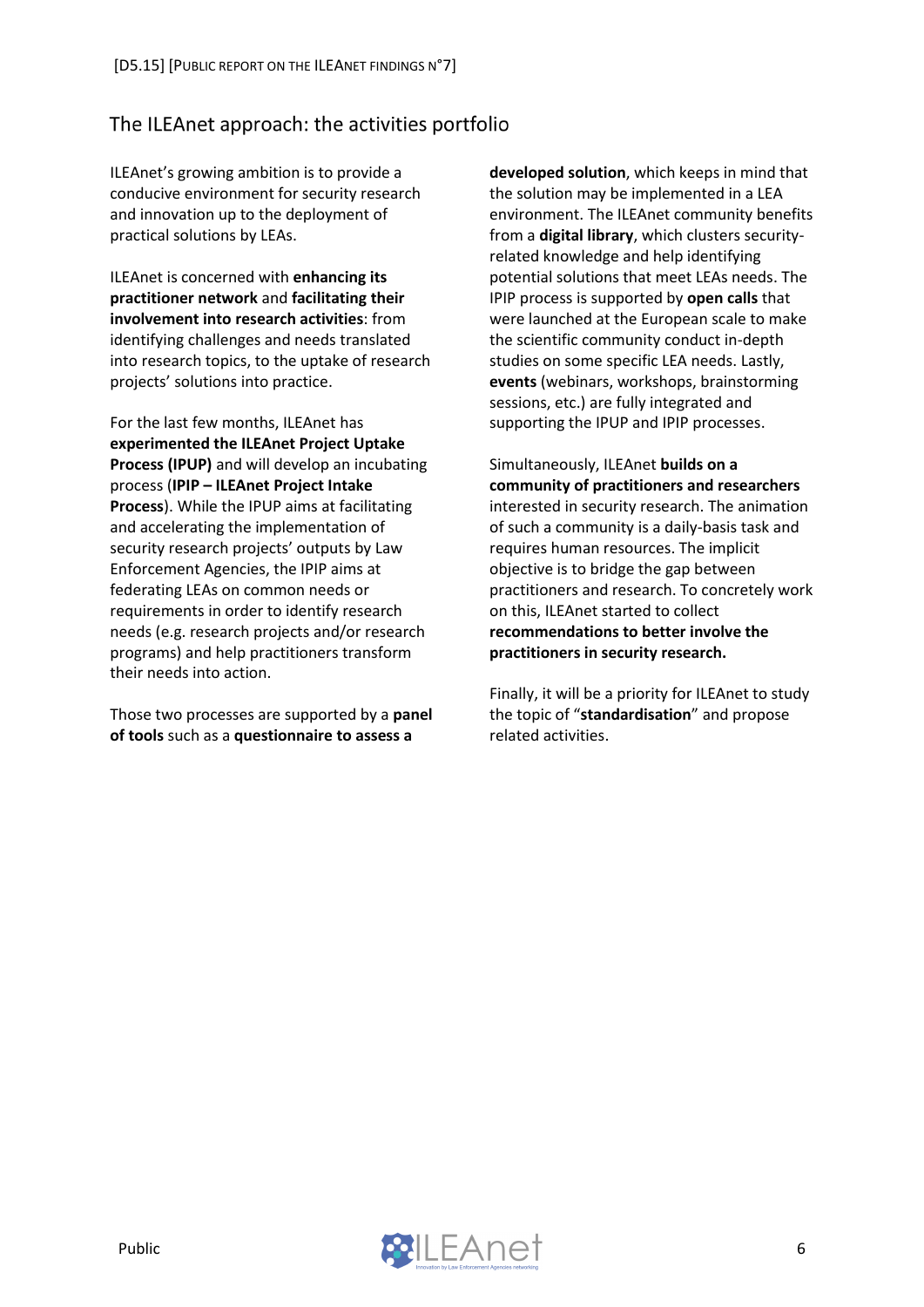## <span id="page-7-0"></span>The ILEAnet Workflow: "the cycle"

For LEA practitioners who face daily challenges, identifying existing solutions from research and finding time and space to assess them, may be a challenge in itself.

Consequently, the ILEAnet team **developed and experimented a cycle**, based on a close cooperation between inter-related work packages (WP2, WP3 and WP4). This cycle enables ILEAnet to:

- 1. Define the practitioners Challenges and Needs,
- 2. Monitor, collect and organise the current state of the art and existing or recent research initiatives
- 3. Identify gaps, requirements, opportunities and priorities
- 4. Provide recommendations and feed them back to the Consortium.



It should be noted that the other work packages support the ILEAnet cycle, through the ILEAnet National Contacts and scientific referents' networks, the project management and scientific coordination, as well as numerous dissemination and communication activities.

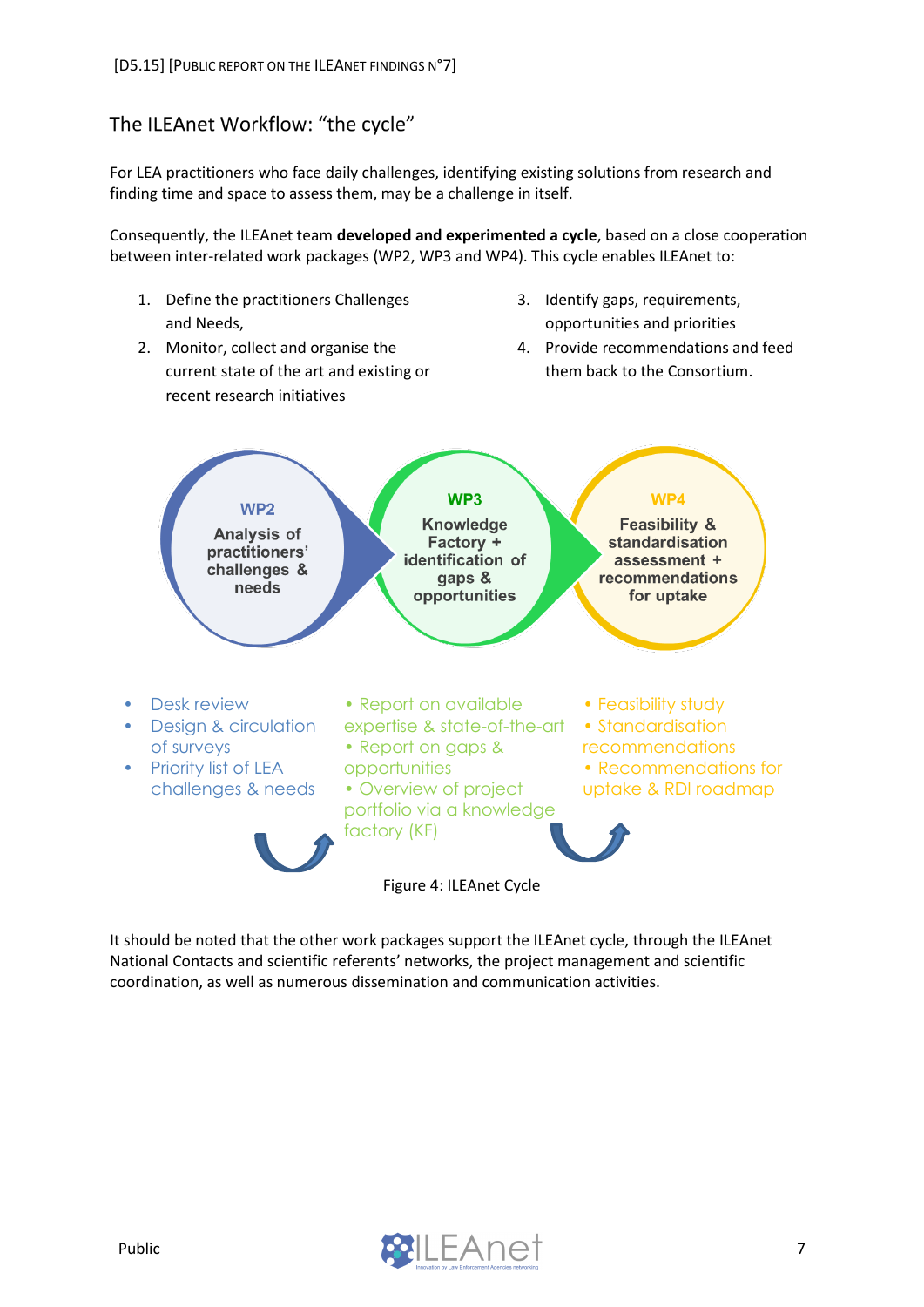# <span id="page-8-0"></span>The ILEAnet Online Platform

A collaborative space, encouraging discussions between European LEAs and researchers has been created. The ILEAnet Online Platform, hosted in the Community Management Tool (CMT), allows an exchange between ILEAnet contributors. The ILEAnet Online Platform is structured with respect to the main topics raised by European practitioners. The interactions are monitored by several members of the ILEAnet team: the coordination team, the ILEAnet National

Contacts, the Community management and the Scientific coordination.

The ILEAnet Online Platform is continuously adjusted to the needs of the ILEAnet members, who provide feedback on their own user experience on a regular basis.



Figure 5: ILEAnet Online Platform Landing page (January 2021). The middle column focuses on the main and most recent new in the ILEAnet project. Below are the events and the newest posts (non visible).

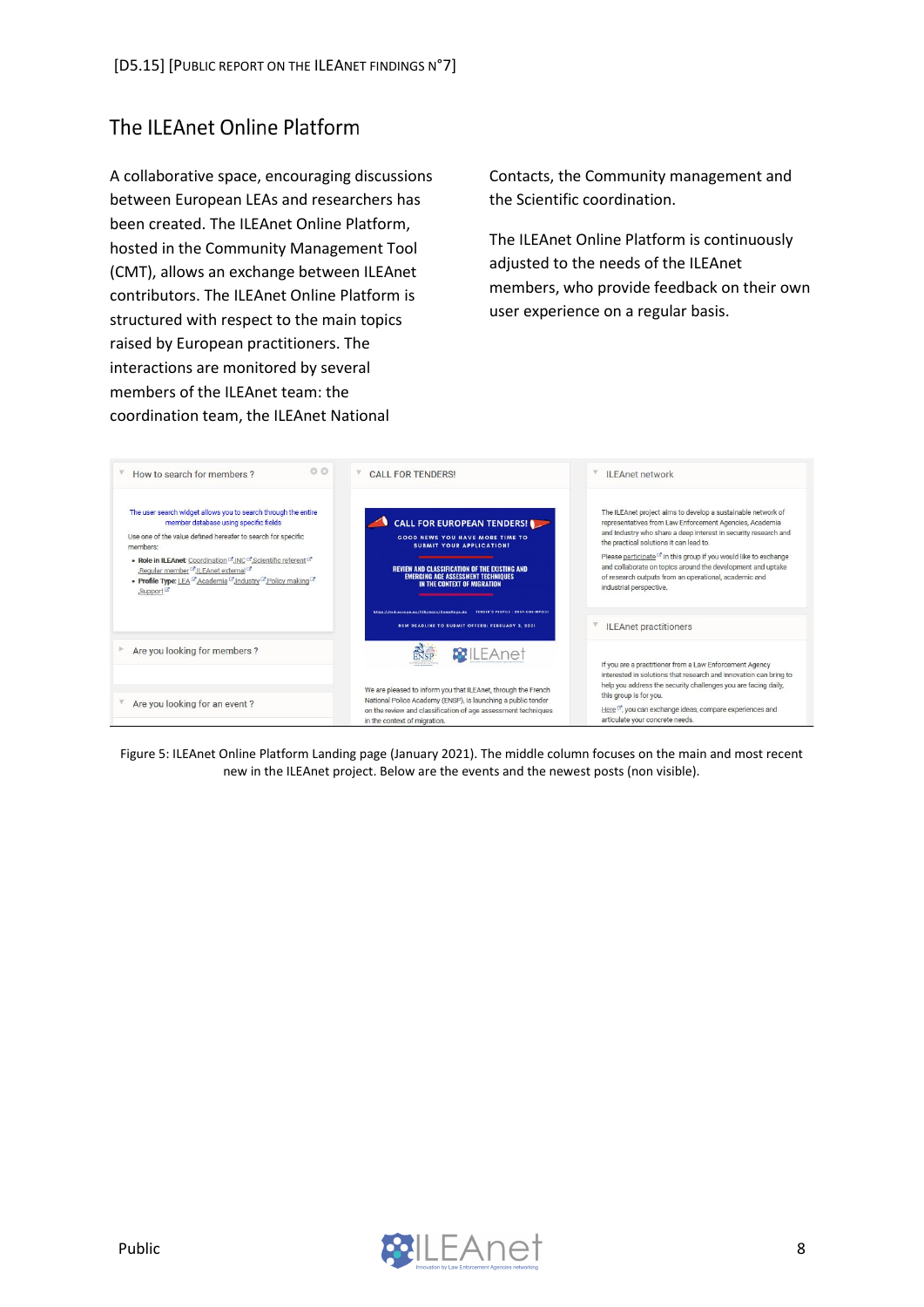# <span id="page-9-0"></span>Main findings

### <span id="page-9-1"></span>WP1: ILEAnet networking, including INC role and contribution to topic strands

WP1 aims to provide the resources to and inputs from the ILEAnet National Contacts (INCs) and their respective national networks of practitioners, academia, industry and other stakeholders.

#### <span id="page-9-2"></span>The ILEAnet National Contacts (INCs)

As a reminder, ILEAnet is organised around ILEAnet National Contacts (INCs), who are

dedicated ILEAnet consortium members or Law Enforcement Agency representatives from all involved member states. They are responsible for the functioning of their "national networks". Together with the Scientific Coordination, they ensure good quality of the online exchanges. They act as a hub for the ILEAnet bottom-up and top-down oriented activities.

| <b>Organisation</b>                                                                                                                                                                                     | <b>Country</b>  | <b>INC</b>                                   |
|---------------------------------------------------------------------------------------------------------------------------------------------------------------------------------------------------------|-----------------|----------------------------------------------|
| <b>BMI- Ministry of the Interior</b>                                                                                                                                                                    | Austria         | Caroline Schmidt                             |
| Ministry of Interior - Bulgaria                                                                                                                                                                         | <b>Bulgaria</b> | Aleksandrina Aleksandrova                    |
| <b>Cyprus Police</b>                                                                                                                                                                                    | Cyprus          | Chryso Angeli                                |
| Police of the Czech Republic                                                                                                                                                                            | Czech Republic  | Veronika Bouchalova                          |
| <b>Estonian Police and Border Guard Board</b>                                                                                                                                                           | Estonia         | Raul Savimaa<br>Hannes Jarvine               |
| French Ministry of Interior                                                                                                                                                                             | France          | <b>Thomas Fressin</b>                        |
| To be validated in the amendment in<br>preparation: Bavarian University of Applied<br>Sciences for Public Service, Department of<br>Policing (in replacement of the Deutsche<br>Hochschule der Polizei) | Germany         | Sven-Eric Fikenscher<br><b>Holger Nitsch</b> |
| Hungarian National police                                                                                                                                                                               | Hungary         | Kornel Borbas<br>Orsolya Varnai              |
| University College Dublin, Centre for<br>Cybersecurity & Cybercrime Investigation                                                                                                                       | Ireland         | Cheryl Baker                                 |
| Italian Public Safety Department, Ministry<br>of Interior                                                                                                                                               | Italy           | Gabriele Casini<br>Massimo Coleschi          |
| Ministry of Public Security                                                                                                                                                                             | Israel          | <b>Tibby Roth</b>                            |
| Latvian Police, International Department                                                                                                                                                                | Latvia          | Inese Voloseviča<br>Ieva Klavina             |
| European Forensic Initiatives Centre                                                                                                                                                                    | Poland          | Monika Pawelec                               |
| Institute for Research and Development of<br>the Police Academy in Szczytno                                                                                                                             | Poland          | Jakub Muraszko                               |

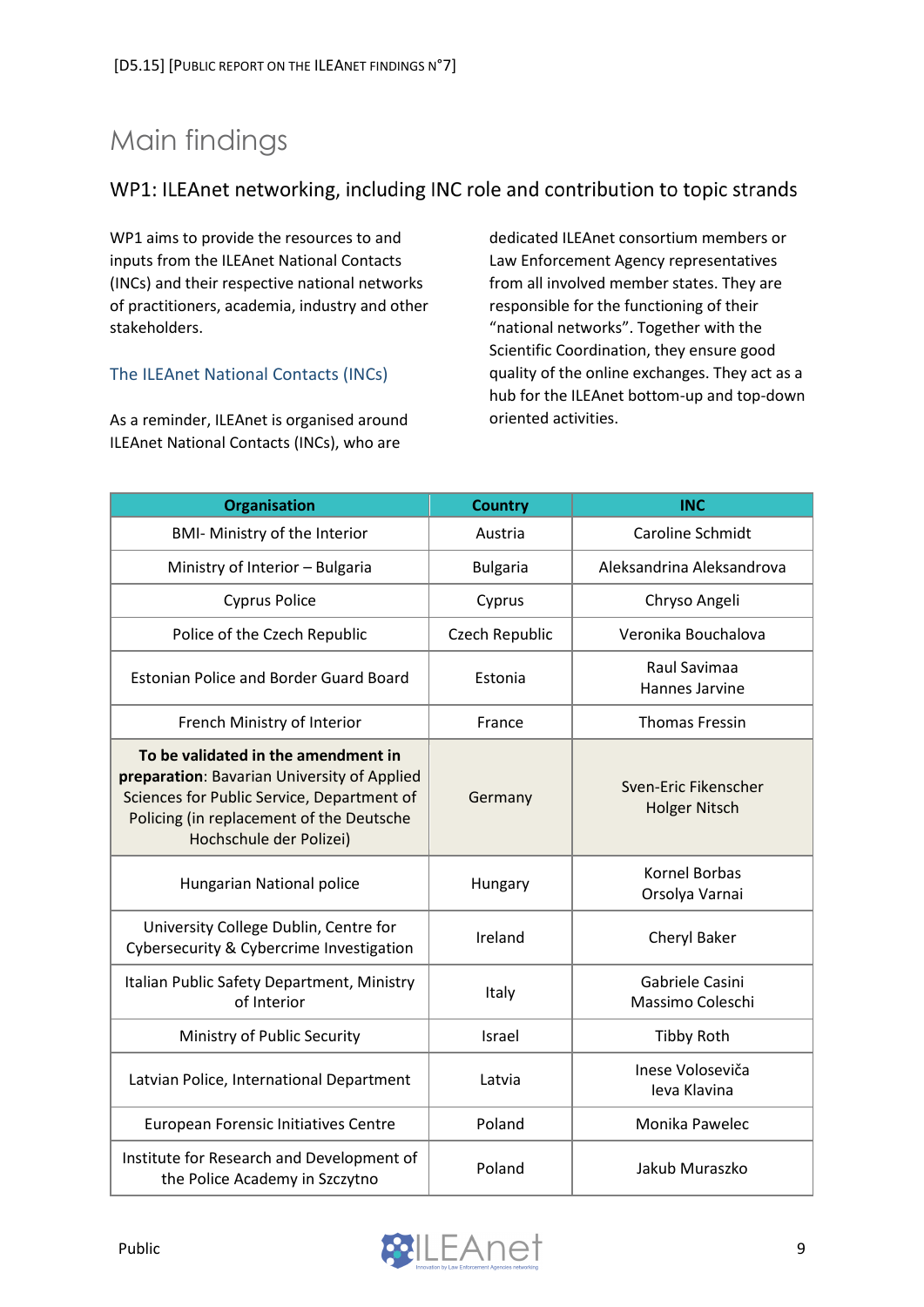| Romanian Ministry of Internal Affairs -<br><b>Directorate General Logistics</b> | Romania        | George Popescu<br>Gabriel Iancu            |
|---------------------------------------------------------------------------------|----------------|--------------------------------------------|
| Presidium of Police Force                                                       | Slovakia       | Zuzana Zachova                             |
| <b>ISEMI INSTITUTE</b>                                                          | Slovakia       | Alena Dikosova                             |
| Unitad Central Intelligencia Criminal                                           | Spain          | Ignacia Navarrete<br>Sandra Cerrato Moreno |
| Police Service of Northern Ireland                                              | United Kingdom | Graham Kissock                             |

#### <span id="page-10-0"></span>Report of general activities

The WP1 activities for this six-month period can be summarised as follows:

- Coordination of the ILEAnet national networks by the INCs in their respective countries;
- **■** Facilitation of the contributions from the national networks to ILEAnet;
- **Expert contributions from the INCs to** ILEAnet.

INCs went on **raising awareness** about ILEAnet activities nationally.

Their role was particularly significant to enlarge the audience for the **third Public Workshop**, as they invited a large number of national counterparts and experts to participate in the discussions (see chapters about WP2 and WP3 for more details). The INCs also contributed to inviting practitioners and researchers to **brainstorming sessions** (see chapter about WP4).

The INCs function not only as facilitators of their national networks but also as experts participating in discussions themselves, asking **questions**, **sharing knowledge** and interacting

with the members in the ILEAnet Online Platform. Some INCs were crucial in animating in-depth discussions about their **topics of interest** and sharing **project related information.** 

Similar to the previous reporting periods, interactions between INCs and the ILEAnet team were supported by **teleconferences**. As ILEAnet is continuously trying to **foster discussion** between national contacts, series of interviews were conducted with INCs and the format of the monthly meetings was improved (see chapter about WP5 and WP6 for further information).

### <span id="page-10-1"></span>Strategy for the next six months

Once again, the last months have shown how much INCs play a key role in building and enlarging the network.

The effort will focus on increasing the number of members by enhancing the involvement of the national practitioners and researchers.

Furthermore, INCs will continue spreading information about ILEAnet activities and events in their respective countries.

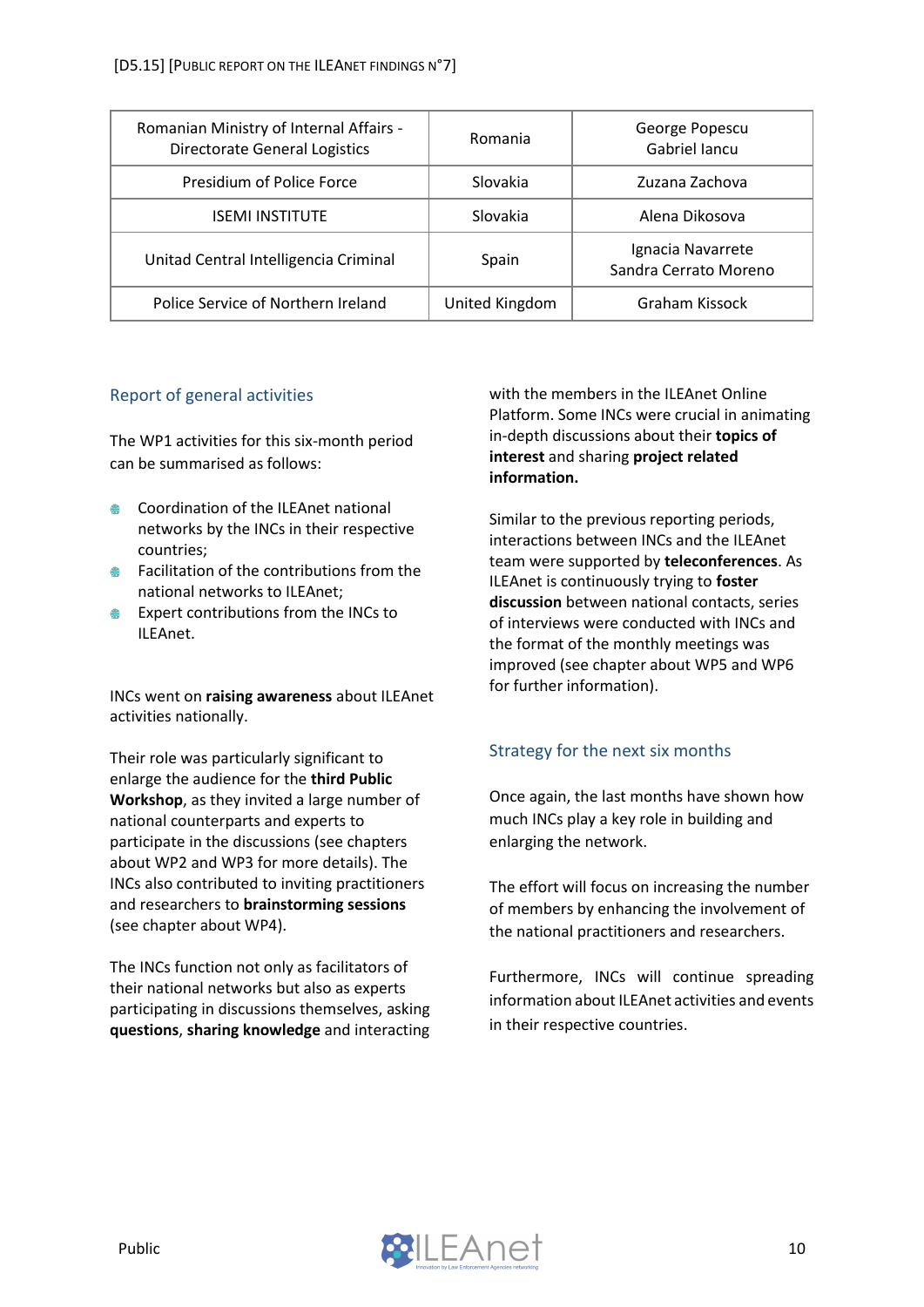# <span id="page-11-0"></span>WP2 Law Enforcement Challenges and Needs

WP2 aims to collect challenges and needs from Law Enforcement Authorities at the national and EU level, in order to facilitate solutions to these issues through research and development activities. The outputs from WP2 feed the WP3, by determining which angle to use to identify best practices and potential subjects for an in-depth analysis.

The WP2 is designed to collect and analyse the needs and challenges of LEA practitioners. This collection of data is performed using three approaches:

- Top-down, by suggesting topics based on analysis of policy, strategic documents and strategic research agendas,
- **●** Bottom-up, by collecting inputs in open surveys and non-directed interviews,
- **Analysis of surveys and observation of the** activities within the ILEAnet network (ILEAnet community, ILEAnet network and ILEAnet practitioners' network).

### <span id="page-11-1"></span>Report of general activities

The previous work of WP2 consisted in the review and analysis of the strategic and policy documents to "*Identify the Challenges and Needs of Law Enforcement Agencies Concerning Age Determination*". The focus topic emerged as a result of expressed LEAs' needs. Nine main challenges (and thirty-four related needs) were identified during the desk review. All show the complexity and significant impacts of the age determination on LEAs' job. The related **survey** was designed. However, its distribution has been delayed by the second wave of Covid-19. The survey is expected to be disseminated early 2021 among the ILEAnet community, with hopefully a good response rate from the agencies.

Between months 37 and 42, WP2 was highly involved in the preparation of the ILEAnet Public Workshop 3 (PW3), dedicated to the

*Innovative technologies for border management*. The event, held virtually on November 3-4-5, 2020, was led in collaboration with Frontex. The **results of the "***Identification of the Challenges and Needs of Law Enforcement Agencies Concerning Age Determination***" desk review**; **and the results of the 2019 ILEAnet Survey #7 related to migration** (*registration of illegally entering third-country nationals, monitoring of prefrontier areas and exploitation of public information systems*) were presented during this workshop.

Finally, WP2 is responsible for **monitoring discussions on the ILEAnet internal platform and among ILEAnet practitioners**. ENSP started to collect **a list of needs** among LEAs' members of the network. This list is nonexhaustive and will change as the needs change. Among the top topics, artificial intelligence, drone and unmanned vehicles were quoted, but also OSINT and the impact of Covid-19 on practices. The goal is for the network itself to answer to its members, by providing expertise or information.

#### *General conclusions*

The first wave of Covid-19 delayed the third ILEAnet Public Workshop dedicated to the *Innovative technologies for border management*. Eventually, the event became entirely virtual and lasted three days, in November 2020.

WP2's suggestions for PW3 helped designing the event. During the workshop, the leader of WP2, in charge of identifying and analyzing LEAs' needs, presented the results of (i) the desk review on the challenges and needs concerning *Age determination* and (ii) the desk review and the subsequent survey related to the *Identification and control of irregular migration through modern technologies*, distributed to the LEAs' community.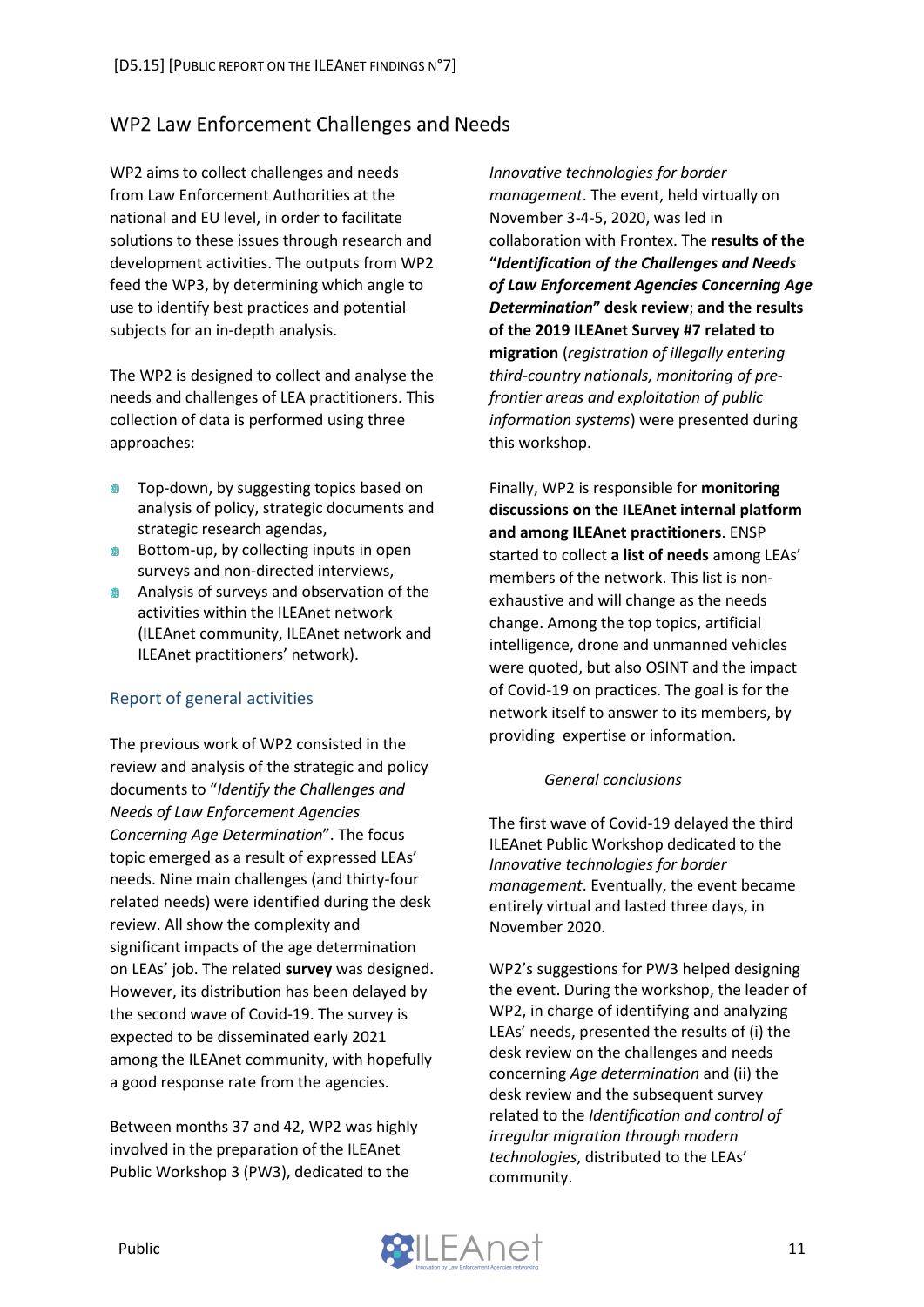As the second wave of Covid-19 increased the workload of LEAs during the second semester of 2020, the launch of the survey related to the topic of *Age determination* was delayed. However, the desk review has already been provided to WP3 and WP4 so that they can work on the topic.

#### <span id="page-12-0"></span>Strategy for the next six months

To get additional findings and research outcomes on the topic of *Age determination*, the survey will be launched to obtain more responses.

In addition, a cooperation between ILEAnet and Europol Innovation Lab is planned, and a collection of LEAs' challenges and needs on the *Artificial Intelligence* topic is envisioned. If that happens, WP2 will be involved in the needs' identification.

The WP2 team will continue to monitor the activities and discussions of LEAs on the ILEAnet Online Platform, capturing emerging topics and facilitating the discussions for a smooth networking of LEAs on the ILEAnet Online Platform.

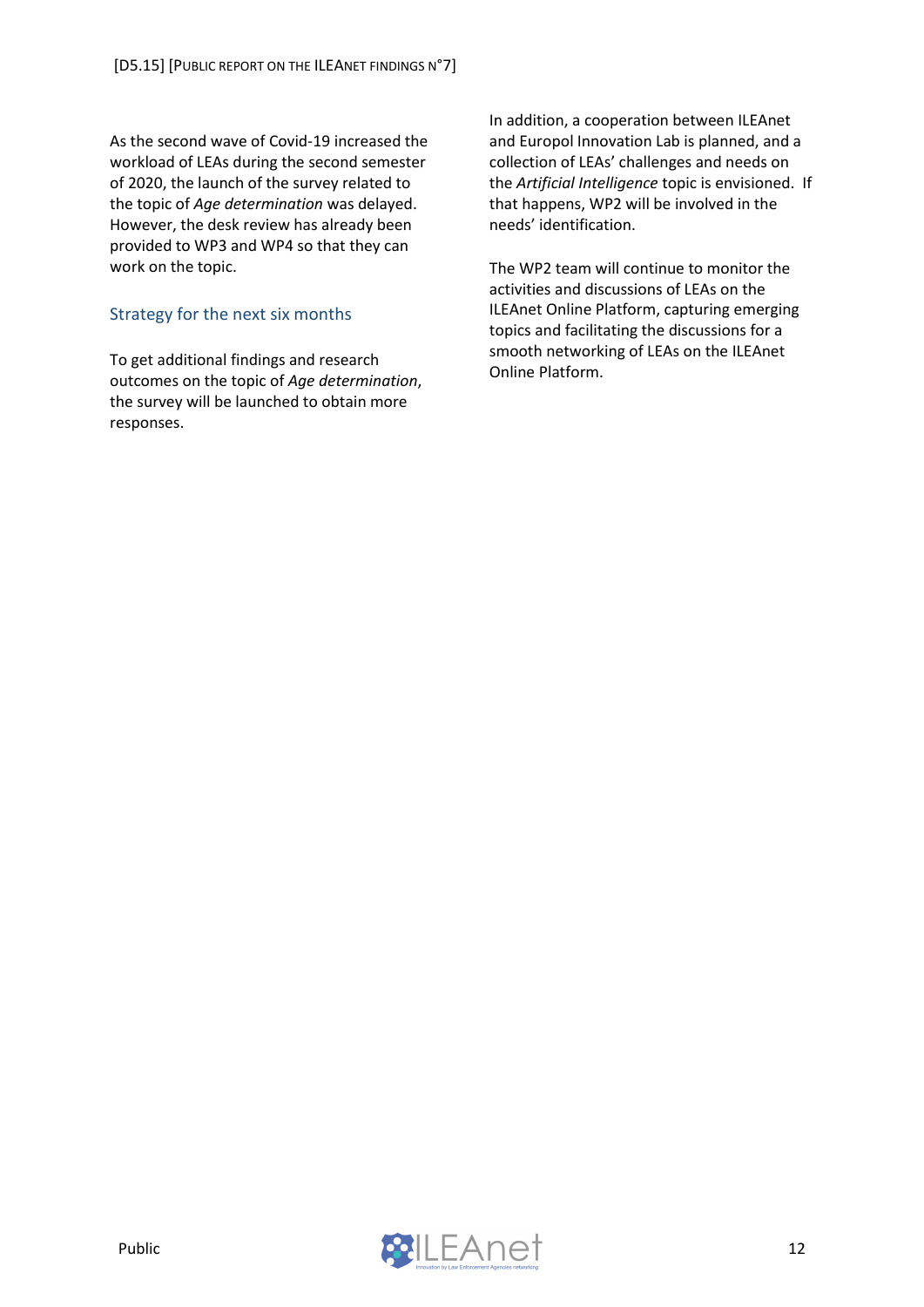### <span id="page-13-0"></span>**WP3 ILEAnet Knowledge Factory**

Work Package 3 has four main tasks:

- Enhancement and analysis of the online profiles of the ILEAnet community members
- **IDENTIFICATION AND COORDINATION OF SPECIFIC** best practice and state-of-theart/technology reports
- $\bullet$  Initial gaps and opportunities analysis
- **EXECUTE:** Development and management of the ILEAnet wiki (ILEAnet Knowledge Factory)

The first task is considered concluded, and no other actions were undertaken to enhance member profiles. The three other tasks are still ongoing.

#### <span id="page-13-1"></span>Report of general activities

**IDENTIFICATION AND COORDINATION OF SPECIFIC** best practice and state-of-theart/technology reports

A key activity of WP3 is the identification of solutions (wholly or partly) filling the LEAs' requirements identified in WP2.

During the reporting period, WP3 worked on the two migration-related gaps identified by WP2:

- *Identification and Control of Irregular Migration through Modern Technologies*
- *Age determination of migrants*

Between months 37 and 42, WP3 helped **preparing the Public Workshop 3** (PW3), as a means to identify solutions and/or gaps regarding the first migration-related gap identified (*Identification and Control of Irregular Migration through Modern Technologies).* As ILEAnet's surveys show that respondents were not familiar with research projects in this field, the PW3 aimed at **showcasing** some of the research outputs but also **collecting the inputs** from LEAs regarding the presented projects.

Among the projects originally identified for the PW3, **8 projects presented** their outputs by adopting a LEA-approach. For this, project holders were requested to provide additional information regarding their project (to fill in an **project's ID card**), but most importantly, they had to complete a questionnaire and to provide a scenario. The **TELOS questionnaire** assesses the maturity level of the project outputs from legal, ethical, technical, operational and scheduling points of view. The **scenario** enables a LEA-centered presentation, trying to present the operational context of use of the developed solution and avoiding the pitfall of an academic presentation. The TELOS questionnaire and the scenario were intended to help designing a customized presentation of the security research projects. They ensured the suitability of the projects for further exploration, and are part of the **ILEAnet Project Uptake Process (IPUP).** As a reminder, the IPUP seeks to provide a robust tool to identify and support LEA exploitation of research results, thanks to a methodological framework.

Following the presentation of the projects, WP3 led a **wrap-up session** at the end of the workshop. A summary of the projects was given and the participants were invited to respond to some question to assess their level of interest in each of the projects. Now, the next stage of the IPUP is to select the most promising projects and to put in place more targeted sessions between practitioners, researchers and project holders. The audience was also free to share any idea/project or solution that may be helpful.

Regarding the *Age determination of migrants* gap, even if the bottom-up survey has not been conducted, WP3 started searching for solutions/projects addressing the related challenges. The research through INCs, Frontex, European tools (Cordis) and the network of ILEAnet's Project Officer produced negligible relevant results. Consequently, a brainstorming session related to this gap was designed for PW3. The results of the desk review were presented and space was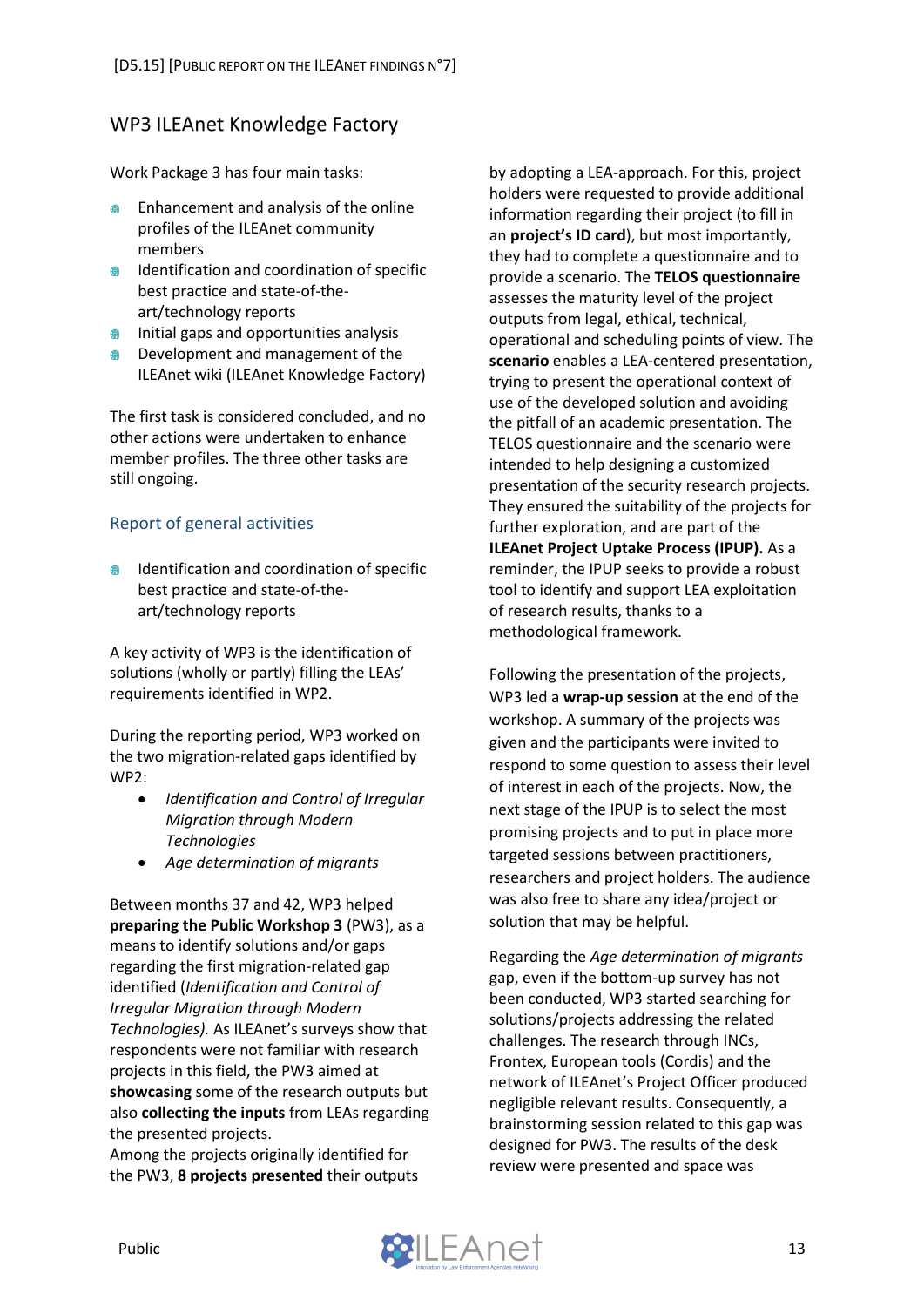arranged to let participants share their solutions.

The PW3 was a good opportunity to **test key elements of the IPUP** and to identify potential improvements. For instance, ILEAnet could strengthen its selection process, using the TELOS and scenario received. The project search was not easy either, and maintaining an up-to-date repository of contacts may be helpful for this.

However, overall, the event was very successful and ILEAnet was able to reach a wider audience thanks to the virtual setting of the event.

**EXECUTE:** Development and management of the ILEAnet wiki (ILEAnet Knowledge Factory)

The Knowledge Factory is filled with information on relevant academic publications, white papers, national and international research projects and official documents. All users are encouraged to contribute to the body of knowledge with their own expertise or experiences, add value and applicability to the information by evaluating knowledge, and search the Knowledge Factory to find ideas, solutions, events, collaboration opportunities in Europe and internationally.

There are more than 410 references of information available in the Knowledge Factory, at the disposal of the ILEAnet Community, but the tool feeding is only performed by WP3 contributors and despite the encouragement of individuals outside the Steering Committee.

In order to continue populating the Knowledge Factory, a 'push' rather than a 'pull' approach was chosen.

As the focus for this period went into preparations for Public Workshop 3, work on the Knowledge Factory was lightly paused. But regular digests are to be pushed on ILEAnet's communication channels (ILEAnet platform, LinkedIn etc.) to offer an information set related to defined topic(s).

#### <span id="page-14-0"></span>Strategy for the next six months

During the next months, WP3 identified several tasks to complete.

First of all, WP3 will go on refining the IPUP process (definition of the start and the end of the process, description of the benefits for researchers, coordination with the standardization and recommendations of WP4…). Then, WP3 will report on the PW3 and particularly elaborate post-event feedback and next step guidelines for researchers, practitioners and to feed WP4. Some projects presented during the PW3 will be further explored, in line with the IPUP process.

Finally, the work on the Knowledge Factory will continue, by feeding the ILEAnet platform with new knowledge and publishing a selection of Knowledge Factory's items.

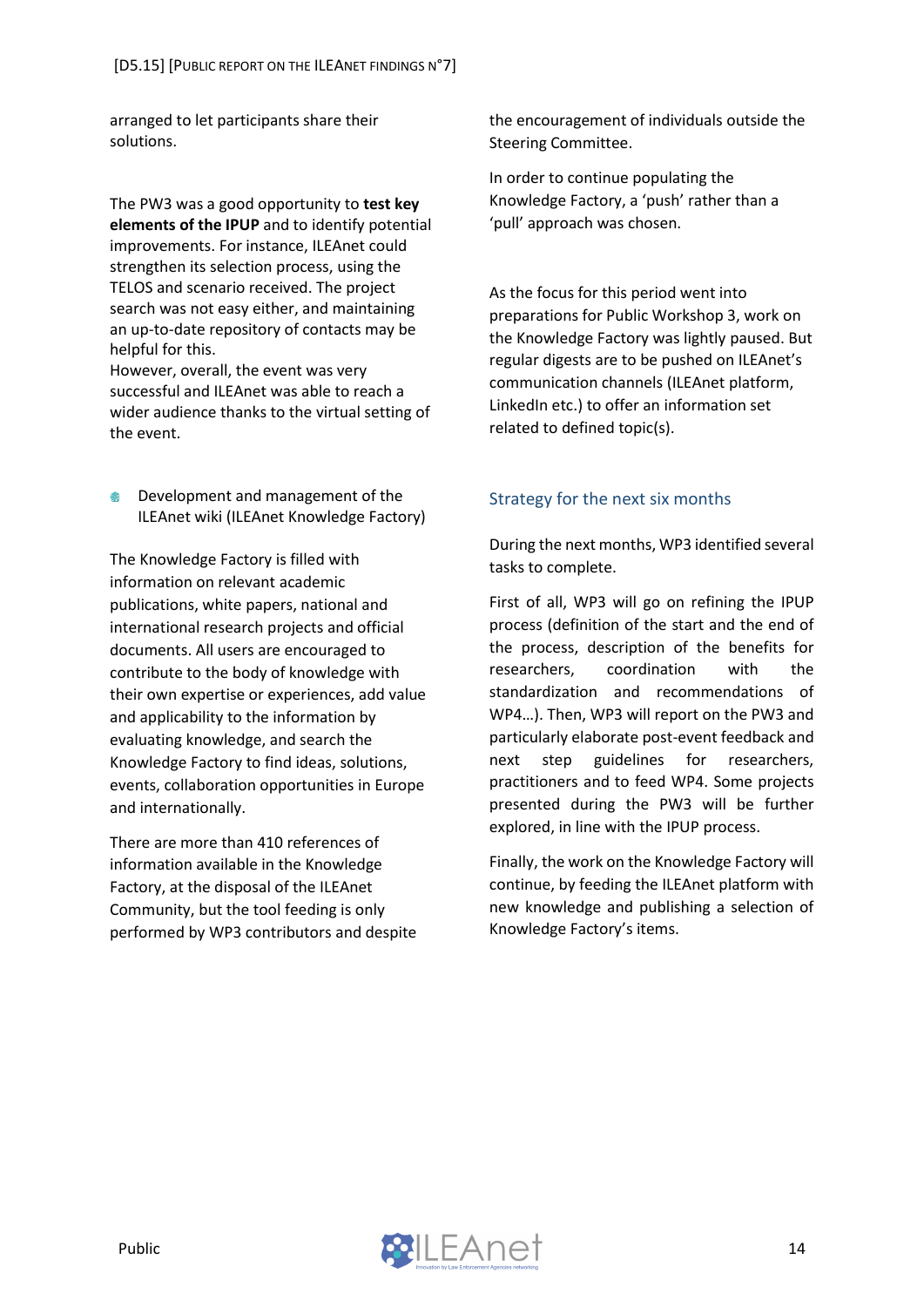### <span id="page-15-0"></span>**WP4 ILEAnet Scouting activities**

The purpose of this section is to provide a status update on the main areas of work related to the WP4 for month 37 to 42, which are as follow:

- **To perform an analysis of opportunities** identified in WP3 and assess feasibility of the most promising ones;
- **●** To define the areas of most common interest for future standardization;
- **To connect with relevant initiatives and** RDI projects.
- **●** To elaborate recommendations for uptake of solutions by LEA practitioners and RDI roadmaps.

#### <span id="page-15-1"></span>Report of general activities

A significant part of WP4's work for the reporting period was dedicated to the **integration of stand-alone tools** such as the TELOS questionnaire **into the ILEAnet Project Uptake Process (IPUP)** and **design of the scenario** (see above). This work put in place a structured methodology to invite and select security research projects at the ILEAnet Public Workshop 3 (PW3).

WP4 also worked on the **final stages of IPUP** and suggested the addition of a questionnaire for the participants to get a clear understanding of the uptake potential of presented solutions.

The PW3 also enabled the ILEAnet team to **get in contact with project holders (mostly researchers and industrials)** and to distribute the TELOS questionnaire to the eight projects invited at the third public workshop.

Moreover, as already done in the previous reporting periods, WP4 went on participating in the **dissemination** of the ILEAnet project, by attending and presenting the project during the final conference of the Victoria project.

WP6 (ENSP, as contracting authority) moved forward with public procurement procedures to prepare and launch the two open calls the Steering Committee agreed on. The two calls, namely *Development of mechanisms for better information sharing among law enforcement agencies* and *Review and classification of age assessment techniques in the context of migration* were published by ENSP on the European and French public procurement platforms. For the first tender, selection was done and agreed by the Steering Committee. These two calls aim at performing in-depth analysis of topics identified by the ILEAnet network of practitioners and will most likely affect the uptake of RDI solutions. WP4 ensured that the two calls took into account the **standardisation** elements.

Besides the two studied areas (open calls), WP4 initiated the reflection on the **work methodology** to define a list of securityrelated items for which standardisation should be considered. For instance, WP4 identified relevant European Committee for Standardization (CEN) Technical Committees to work with and is on track to further explore the standardisation topic within ILEAnet.

Finally, WP4, with ILEAnet coordination team, agreed on the "shape" of the final **recommendations** that will be provided at the end of the project. Recommendations will come from (i) in-depth analysis of selected topics (open calls) and (ii) from the ILEAnet community, i.e. all recommendations and observations important for the research & development field. WP4 worked on developing the second set of recommendations, with **two brainstorming events**. These events aimed at answering the question: "What are the concrete solutions to better involve practitioners in security research?". Plenty of ideas were generated and their analysis is ongoing.

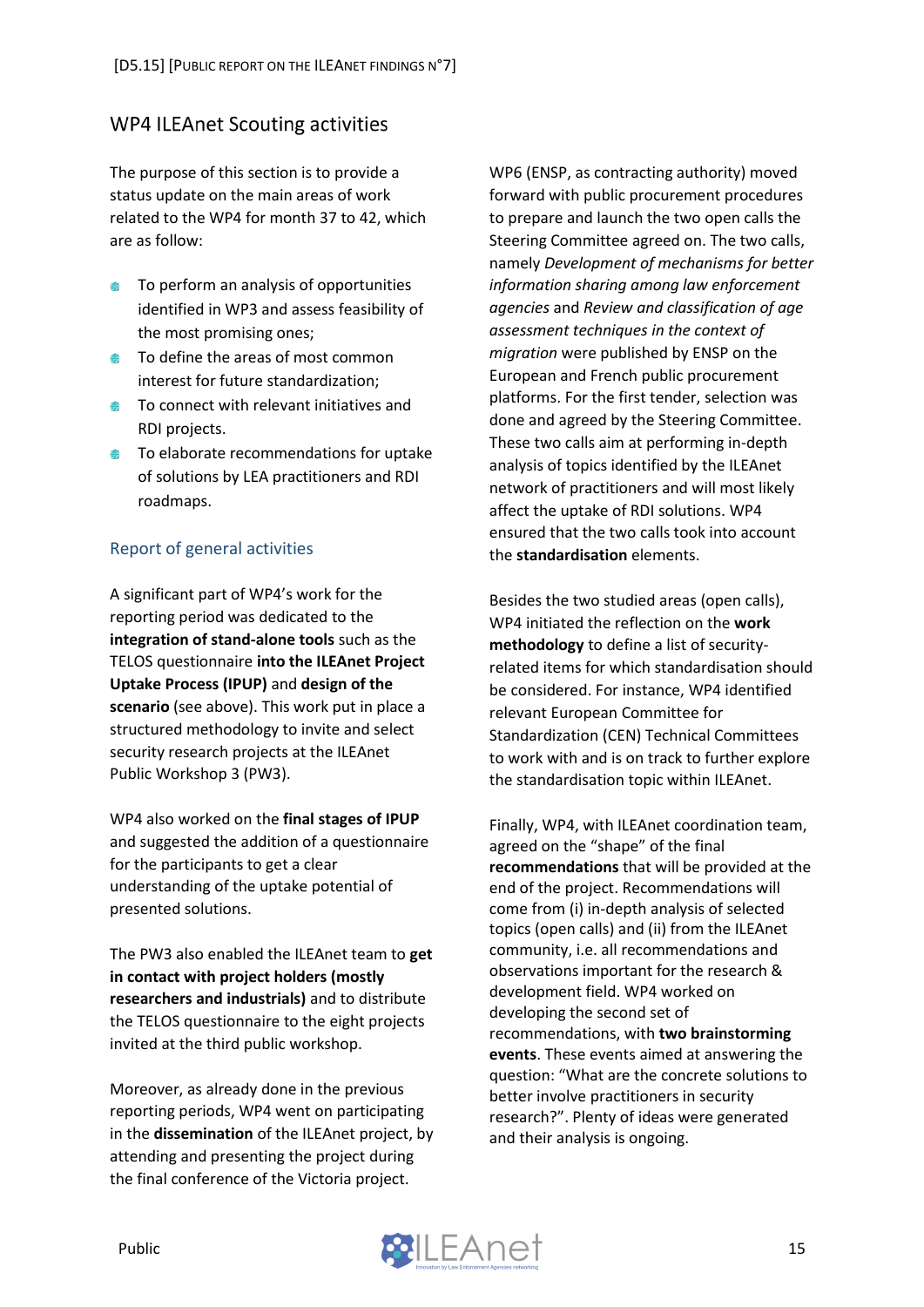#### <span id="page-16-0"></span>Strategy for the next six months

In the next reporting period, the WP4 activities will be focused on different tasks:

- Reinforcing the IPUP process by setting a post-webinar questionnaire and testing it with the webinars that will be conducted
- **Discussing the ILEAnet's perspective and** particularly standardisation, with the selected contractors of the two open calls
- **Analysing the first results of the** recommendation collection
- **Preparing and organising the ILEAnet** Public Workshop 4 (PW4) which should be dedicated to the standardisation topic
- **Going on with the dissemination activities** of ILEAnet, for instance participating in the final conferences of security research projects.

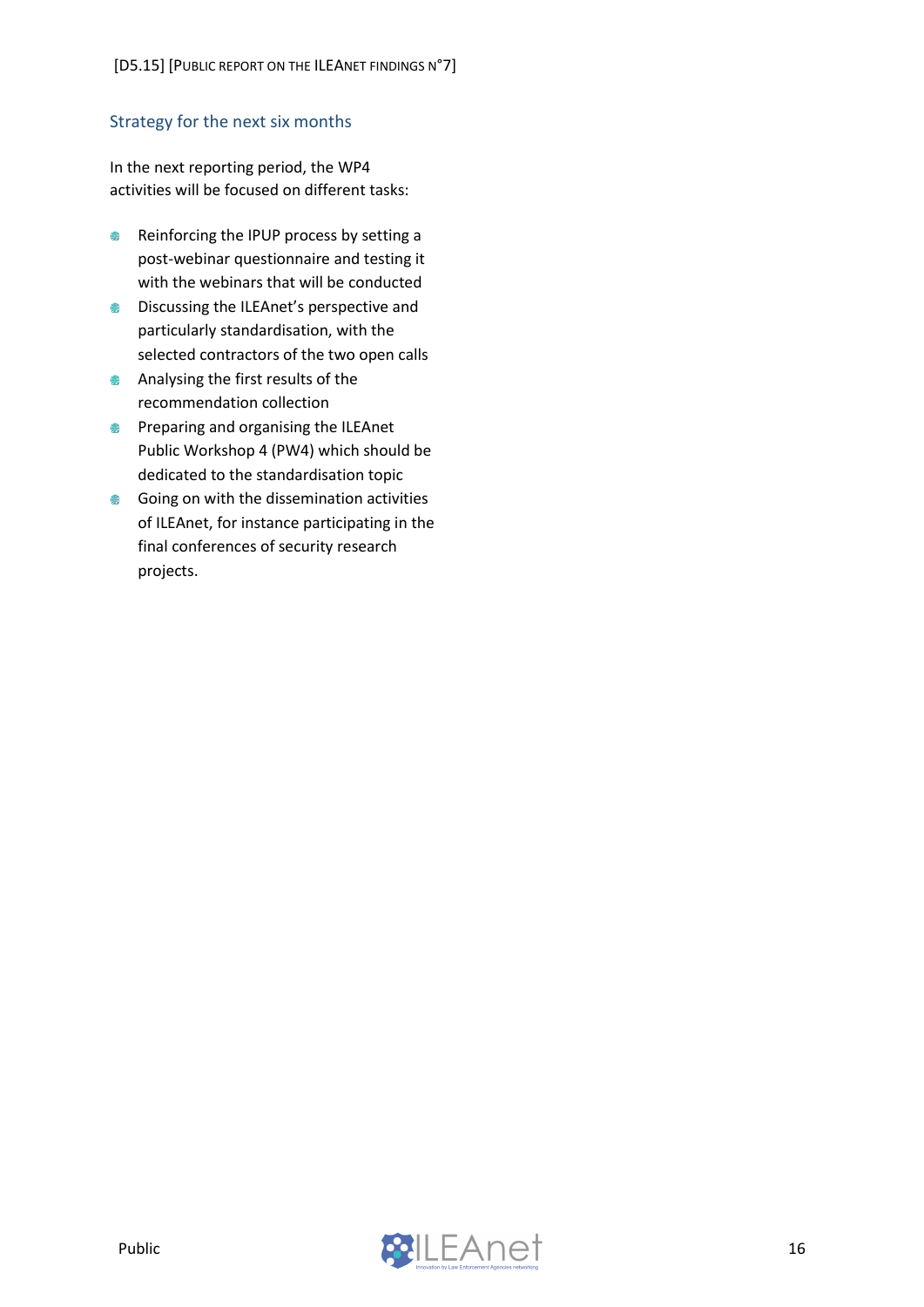### <span id="page-17-0"></span>WP5 and WP6: transversal activities

This section will shed a particular light on the **transversal activities** led within the ILEAnet project.

The first mission being to build on **a network of practitioners and researchers,** the community management is a crucial part of the project and requires a daily investment from the coordination team and the Community Management. Below are examples of (ad-hoc or regular) activities proposed to the practitioners and researchers' communities.

- Attention has been given to connect INCs and Scientific referents with each other. After a series of **bilateral interviews** with active members of the focal points community, the **format of the monthly teleconference meeting** was improved to **foster discussion** among attendees and share security research knowledge. In addition, the ILEAnet Online Platform is being updated to support the integration of new focal points and the networking among practitioners.
- The Scientific coordination team is now working on **a set of digital services to attract researchers and foster exchanges between researchers and practitioners**, and **acts as a bridge** between those two different communities. The first tangible example of this work is the **launch of two open calls.** As described in the section of WP4 above, ENSP launched two calls on the European and French procurement platforms, to lead in-depth studies on two topics considered as important for the ILEAnet community: the sharing of information and the determination of age. The two tenders aim at making researchers work on practitioners' needs and connect

these two worlds. The second example of "gap bridging" is the **promotion of scientific work on the Internet (social networks, ILEAnet website etc.) and through a scientific newsletter**, the first version thereof will soon be released.

- $\blacksquare$ Finally, a substantial work is the **organization and preparation of events (webinars, public workshops, etc.),** most of them being virtual due to the COVID-19 crisis.
- More specifically, **a brainstorming session**  $\oplus$ was organized during the reporting period. The event aimed at thinking about concrete solutions to better involve practitioners in security research (from the proposal to join a consortium, to the monitoring and uptake of security results). The activity was supported by a digital tool (Klaxoon), and successfully created a room for practitioners and researchers of the ILEAnet community to express their ideas and debate. The direct contact between researchers and practitioners outside the framework of security projects is rare enough to emphasize it. Many ideas were suggested, and led to a rich discussion and exchange of points of views. The analysis and reporting of the brainstorming are ongoing.
- $\qquad \qquad \oplus$ The support team is also involved in the **creation of graphical materials (infographics, flyers, etc.).** The pictorial aspect of the project tools is key to explain at a glance the abstract processes ILEAnet is trying to implement.
- To internally and externally communicate ● about the project's activities, the **monthly ILEAnet newsletter** describes news and enables ILEAnet members to stay updated about the project.

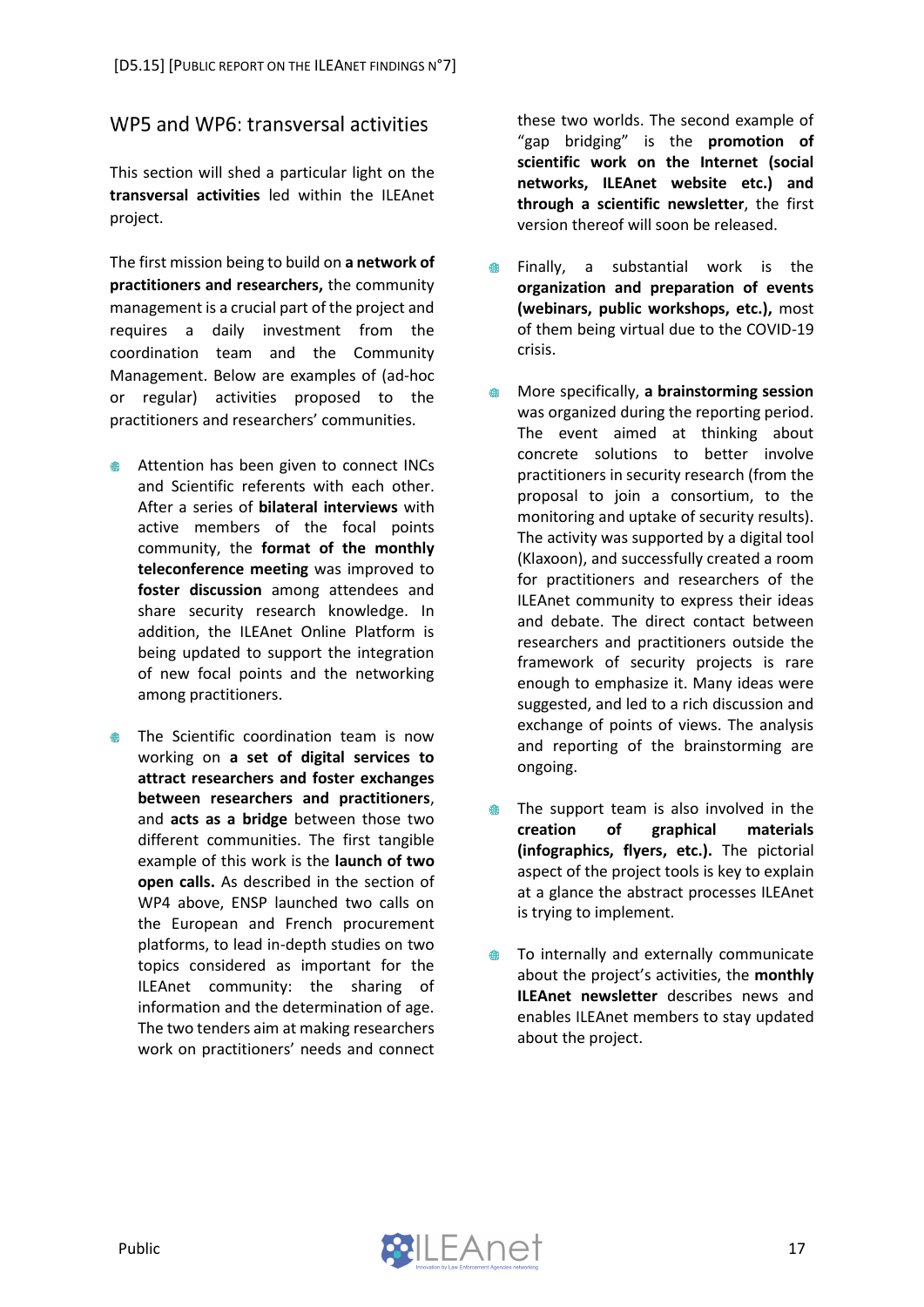# <span id="page-18-0"></span>Conclusion

ILEAnet's first mission is to build and develop a sustainable LEA practitioners' network focused on research and innovation addressing LEA's challenges together with a community of individuals. ILEAnet's role has turned out to be even more crucial during the COVID-19 crisis that imposed teleworking and virtual meetings. ILEAnet proved its resiliency by adapting and digitising information in the most effective way.

#### It resulted in:

- **A successful third Public Workshop, led** with Frontex, which attracted a large LEA and researcher audience;
- A large-scale experimentation of the ILEAnet Project Uptake Process (IPUP) during the workshop;
- **The involvement of the INCs, scientific** referents and their national networks in connecting ILEAnet and the national networks;
- **The launch of two open calls;**
- **A** A virtual brainstorming session to discuss concrete recommendations for a better involvement of practitioners in security research. Both researchers and practitioners participated in the event.

Simultaneously, ILEAnet continued to strengthen its network thanks to bilateral interviews with its national contacts.

The format of meetings was improved to foster discussions and exchanges of information.

To reinforce the collaboration between ILEAnet and academia, the scientific coordination developed a set of offers to promote the work of European security researchers.

Besides the outward communication and dissemination activities, ILEAnet ensures the consistency and understanding of its activities internally. The project newsletter is distributed on a regular basis and computer graphics are developed. These documents help popularising the activities carried out within the project.

The ultimate goal is to enhance ILEAnet's legitimacy and visibility among academics and LEA end-users, to develop a conducive environment for innovation and facilitate practitioners' involvement into research activities.

The next steps will be focused on:

- Pursuing the experimentation of the IPUP through a follow-up of some of the security projects presented during the third Public Workshop;
- ⊕ Developing standardization activities as planned in WP4;
- Holding the Public Workshop 4 in the  $\qquad \qquad \bigoplus$ spring of 2021, with virtual discussion sessions, to stimulate cooperation and discussion on a relevant topic;
- Supervising the tender activities and using  $\qquad \qquad \oplus$ the outputs to elaborate recommendations;
- Fostering the collaboration between LEAs  $\bigoplus$ and academics, taking advantage of ILEAnet events, open calls but also promotion of the scientific work through ILEAnet communication channels
- Encouraging the INC network to feed the  $\qquad \qquad \oplus$ platform with research, development and innovation activities and make their national network grow continuously;
- Continuing to develop the e-reputation of ● ILEAnet through a clear digital identity and regular newsletters and digests on the platform.